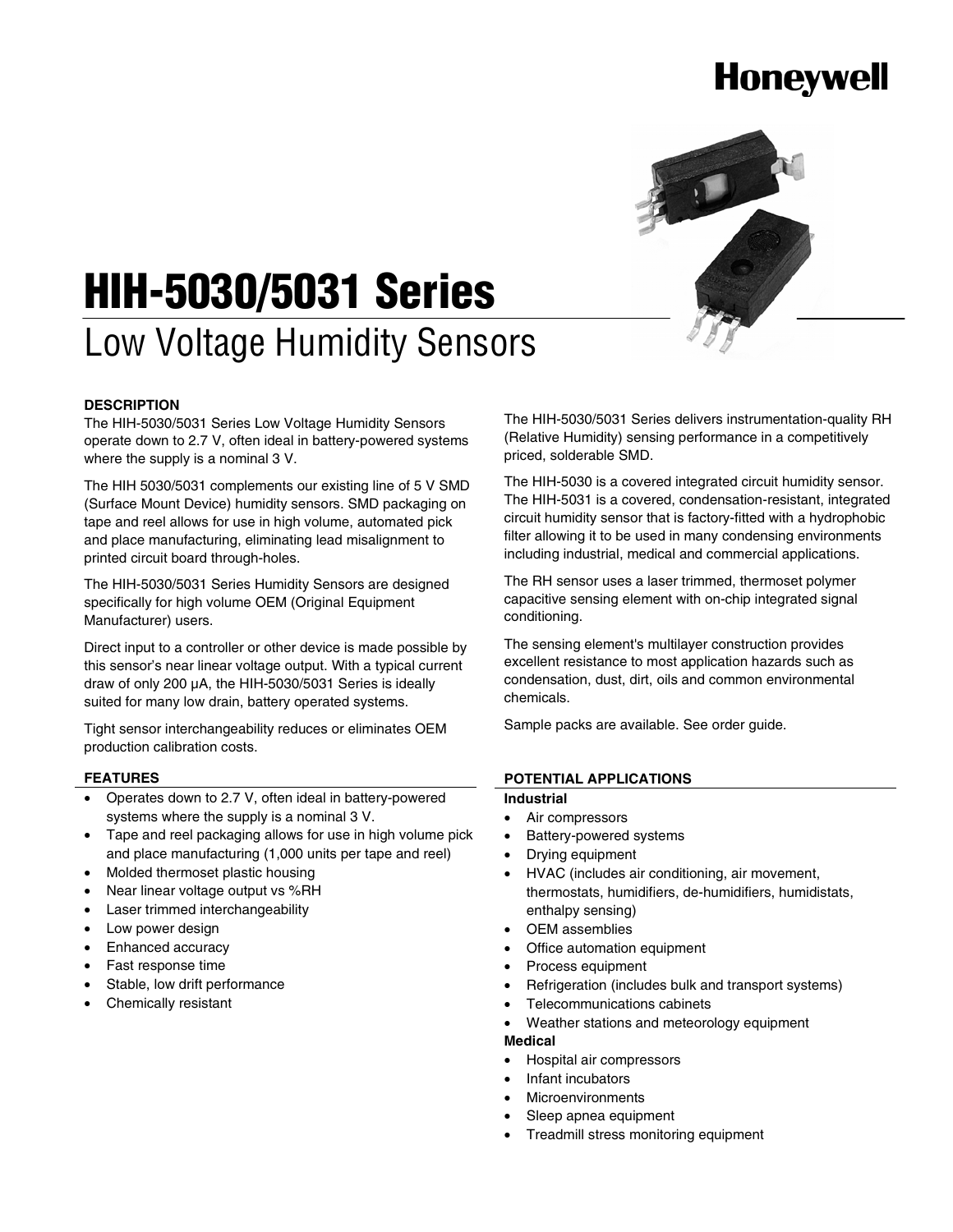# **HIH-5030/5031 Series**

### **Table 1. Performance Specifications (At 3.3 Vdc supply and 25 °C [77 °F] unless otherwise noted.)**

| <b>Parameter</b>                                   | <b>Minimum</b>                                                   | <b>Typical</b> | <b>Maximum</b> | Unit                        | <b>Specific</b><br><b>Note</b> |
|----------------------------------------------------|------------------------------------------------------------------|----------------|----------------|-----------------------------|--------------------------------|
| Interchangeability (first order curve)             |                                                                  |                |                |                             |                                |
| 0% RH to 10% RH, 90% RH to 100% RH                 | $-7$                                                             |                | 7              | % RH                        |                                |
| 11% RH to 89% RH                                   | -3                                                               |                | 3              | % RH                        |                                |
| Accuracy (best fit straight line) 11% RH to 89% RH | -3                                                               |                | $+3$           | % RH                        | 4                              |
| Hysteresis                                         |                                                                  | 2              |                | % RH                        |                                |
| Repeatability                                      |                                                                  | ±0.5           |                | % RH                        |                                |
| Settling time                                      |                                                                  |                | 70             | ms                          |                                |
| Response time (1/e in slow moving air)             |                                                                  | 5              | -              | S                           |                                |
| Stability (at 50% RH in 5 years)                   |                                                                  | ±1.2           |                | % RH                        |                                |
| Voltage supply                                     | 2.7                                                              |                | 5.5            | Vdc                         | $\overline{2}$                 |
| Current supply                                     |                                                                  | 200            | 500            | μA                          |                                |
| Voltage output (1st order curve fit)               | $V$ OUT=(VsUPPLY)(0.00636(sensor RH) + 0.1515), typical at 25 °C |                |                |                             |                                |
| Temperature compensation                           | True RH = (Sensor RH)/(1.0546 - 0.00216T), T in $^{\circ}$ C     |                |                |                             |                                |
| Output voltage temp. coefficient at 50% RH, 3.3 V  |                                                                  | -2             |                | $mV$ <sup>o</sup> C         |                                |
| Operating temperature                              | $-40[-40]$                                                       | See Figure 2.  | 85[185]        | $^{\circ}$ Cr $^{\circ}$ F1 |                                |
| Operating humidity (HIH-5030)                      | 0                                                                | See Figure 2.  | 100            | % RH                        | 3                              |
| Operating humidity (HIH-5031)                      | $\Omega$                                                         | See Figure 2.  | 100            | % RH                        |                                |
| Storage temperature                                | $-50[-58]$                                                       |                | 125[257]       | $^{\circ}$ C[ $^{\circ}$ F] |                                |
| Storage humidity                                   |                                                                  | See Figure 3.  |                | % RH                        | 3                              |

#### **Specific Notes:**

1. Includes stress outside of recommended operating zone.

2. Device is tested at 3.3 Vdc and 25 °C.

- 3. Non-condensing environment. When liquid water falls on the humidity sensor die, output goes to a low rail condition indicating no humidity.
- 4. Total accuracy including interchangeability is  $\pm 3$  %RH.

### **General Notes:**

• Sensor is ratiometric to supply voltage.

- Extended exposure to  $\geq 90$  % RH causes a reversible shift of 3 % RH.
- Sensor is light sensitive. For best performance, shield sensor from bright light.

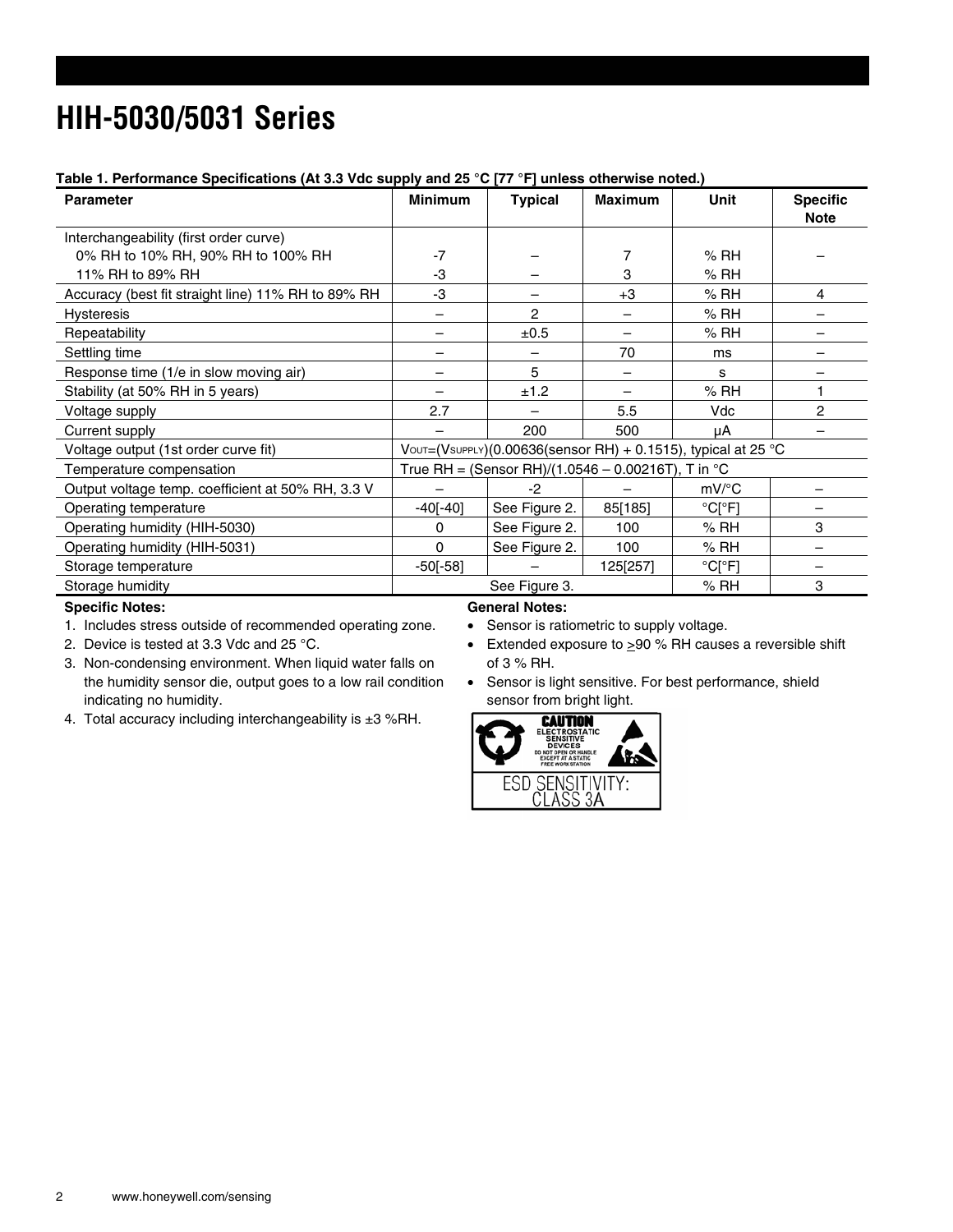### Low Voltage Humidity Sensors



**Figure 1. Operating Environment (Non-condensing environment for HIH-5030 catalog listings only.)**



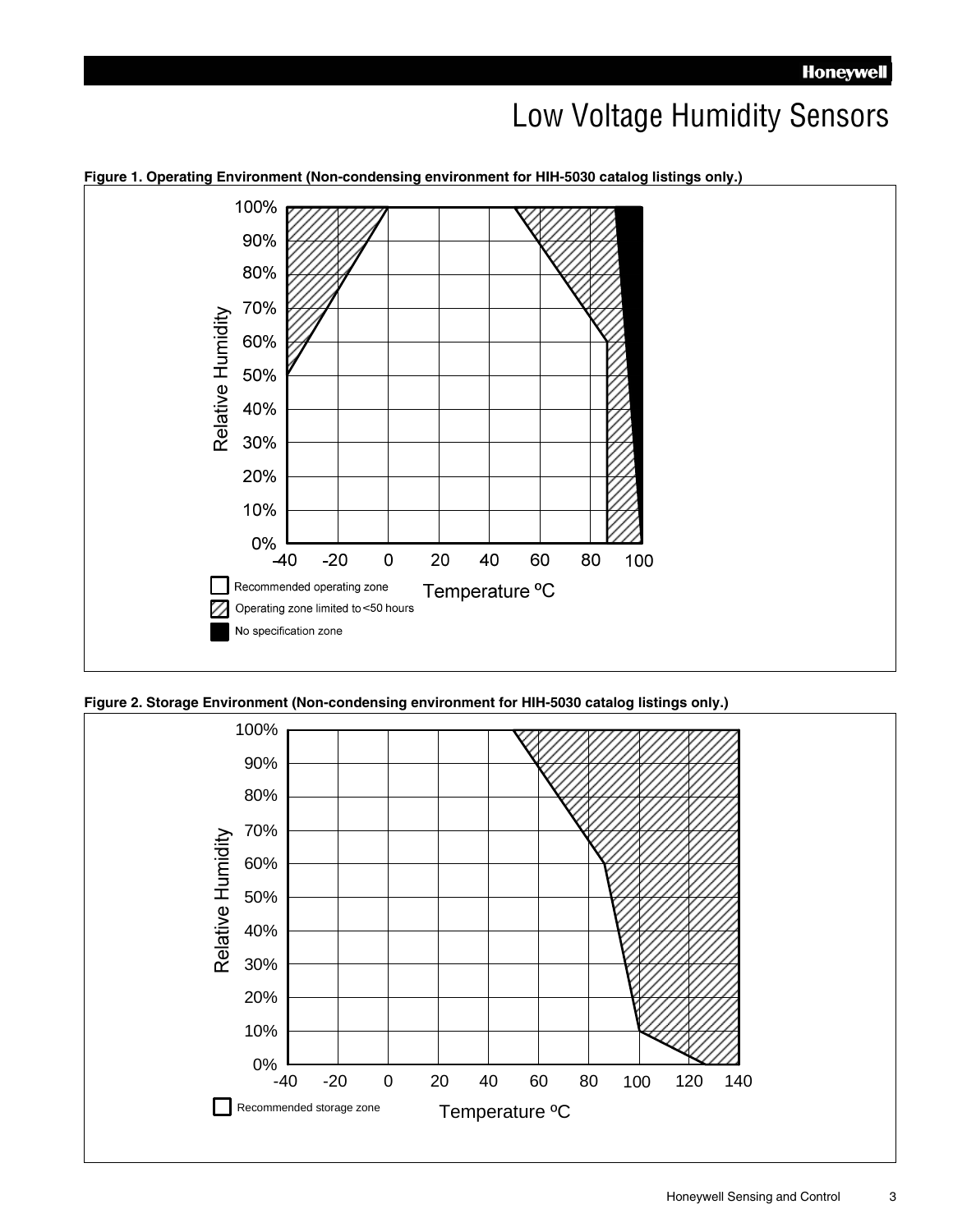# **HIH-5030/5031 Series**



**Figure 3. Typical Output Voltage vs Relative Humidity (At 25 °C and 3.3 V.)** 



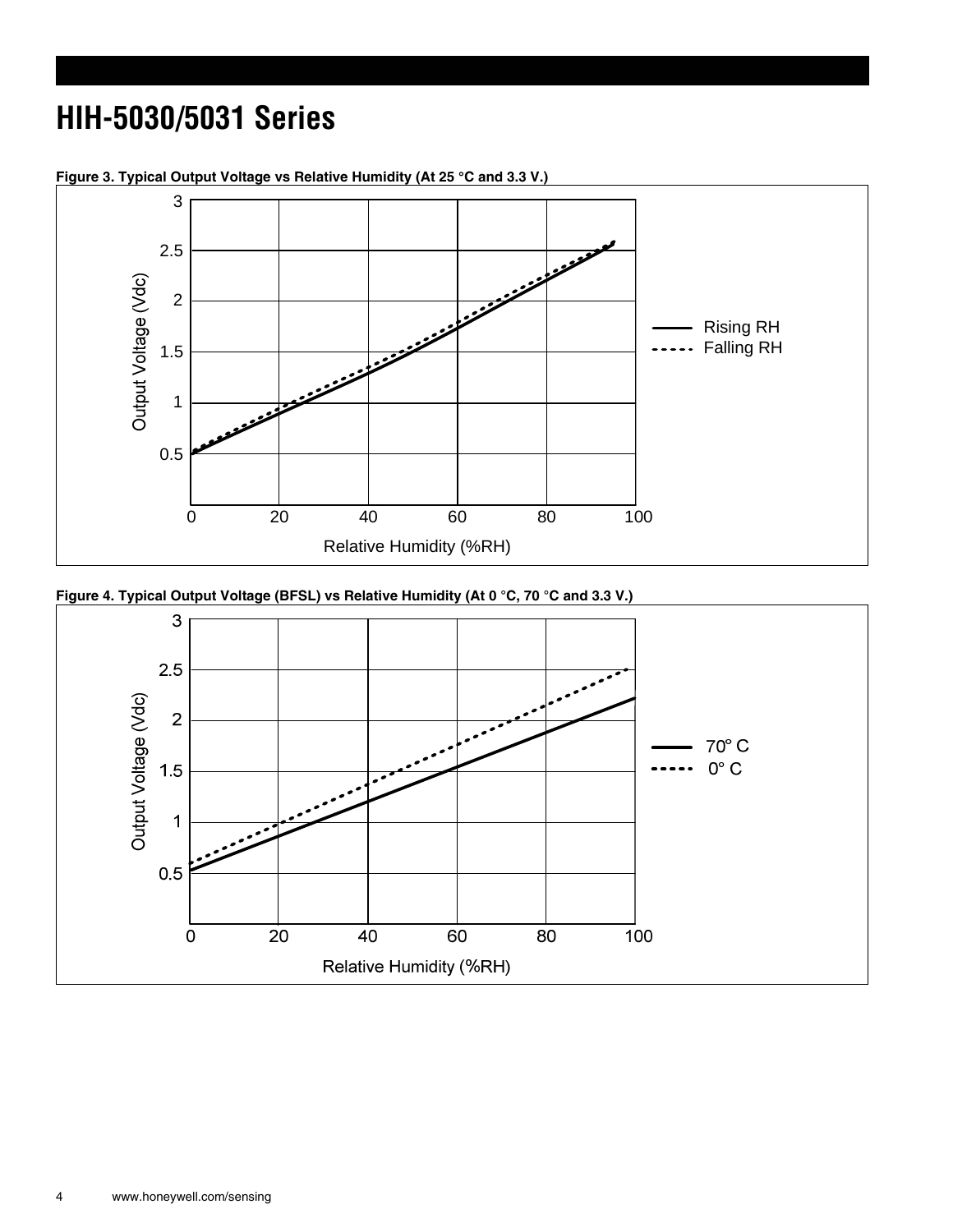### Low Voltage Humidity Sensors



**Figure 6. HIH-5030 PCB Landing Pattern (For reference only. mm/[in])** 

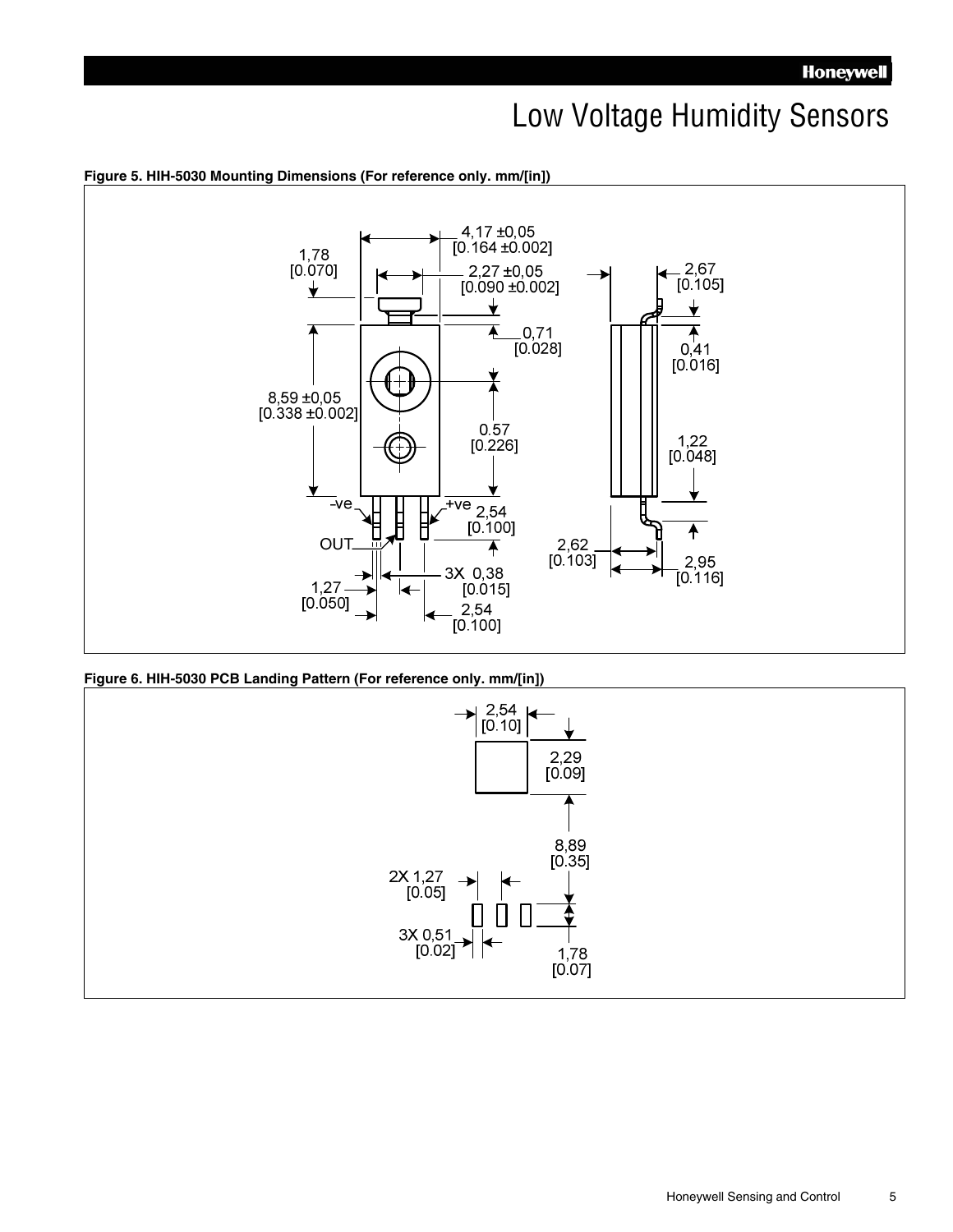# **HIH-5030/5031 Series**



**Figure 7. HIH-5031 Mounting Dimensions (For reference only. mm/[in])** 

**Figure 8. HIH-5031 PCB Landing Pattern (For reference only. mm/[in])** 

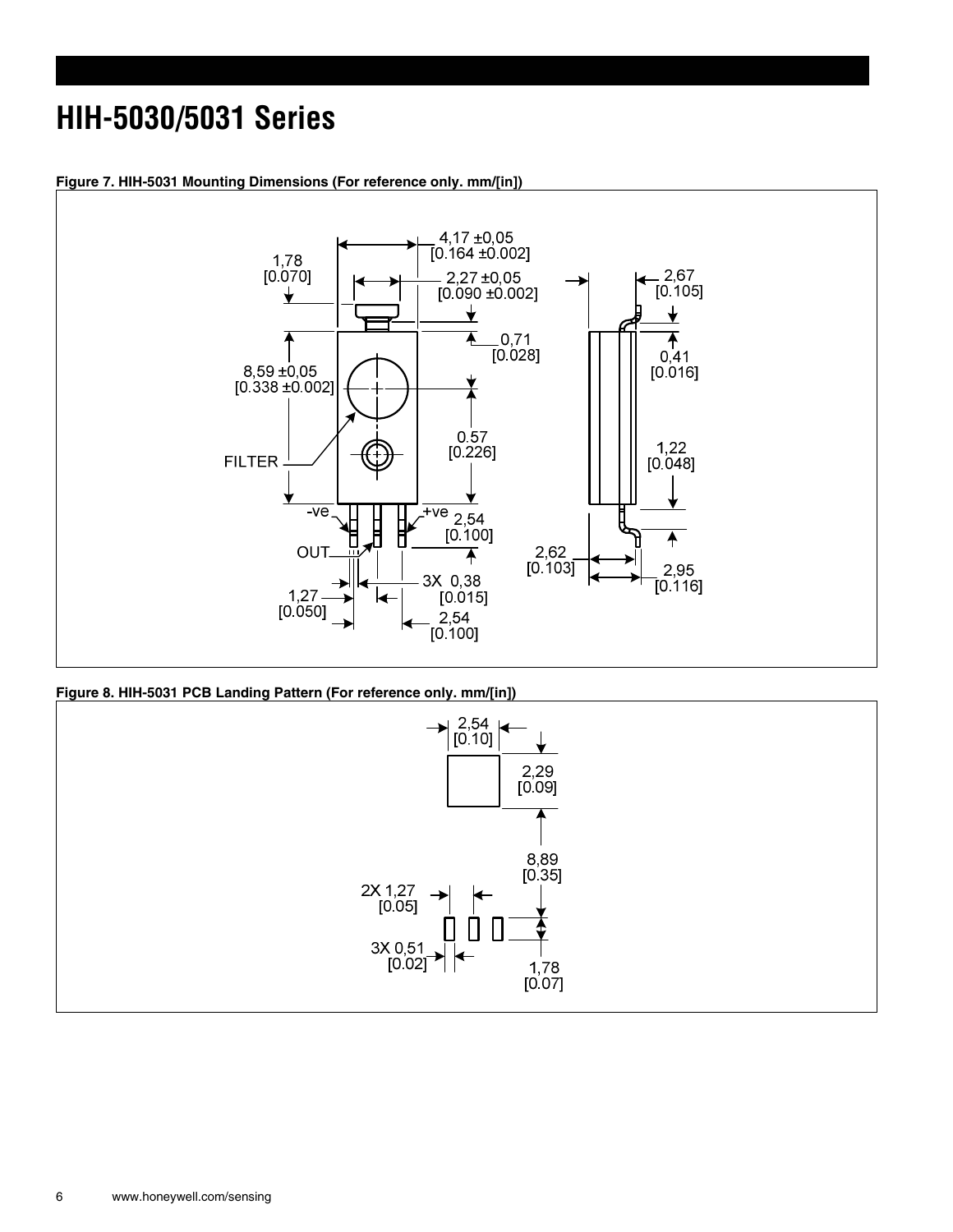### Low Voltage Humidity Sensors



### **Figure 9. Tape and Reel Dimensions (For reference only. mm/[in])**

### **Figure 10. Typical Application Circuit**



### **ORDER GUIDE**

| <b>Catalog Listing</b> | <b>Description</b>                                                                                      |
|------------------------|---------------------------------------------------------------------------------------------------------|
| HIH-5030-001           | Covered integrated circuit humidity sensor, SMD, 1000 units on tape and reel                            |
| HIH-5031-001           | Covered, filtered integrated circuit humidity sensor, SMD, 1000 units on tape and reel                  |
| HIH-5030-001S          | Sample pack: covered integrated circuit humidity sensor, SMD, five units on tape                        |
| HIH-5031-001S          | Sample pack: covered, filtered integrated circuit humidity sensor, SMD, sample pack, five units on tape |

### **ADDITIONAL HUMIDITY SENSOR INFORMATION**

See the following associated literature is available on the Web**:**

- Product installation instructions
- Application sheets:
	- Humidity Sensor Performance Characteristics
	- Humidity Sensor Theory and Behavior
	- Humidity Sensor Moisture and Psychrometrics
	- Thermoset Polymer-based Capacitive Sensors